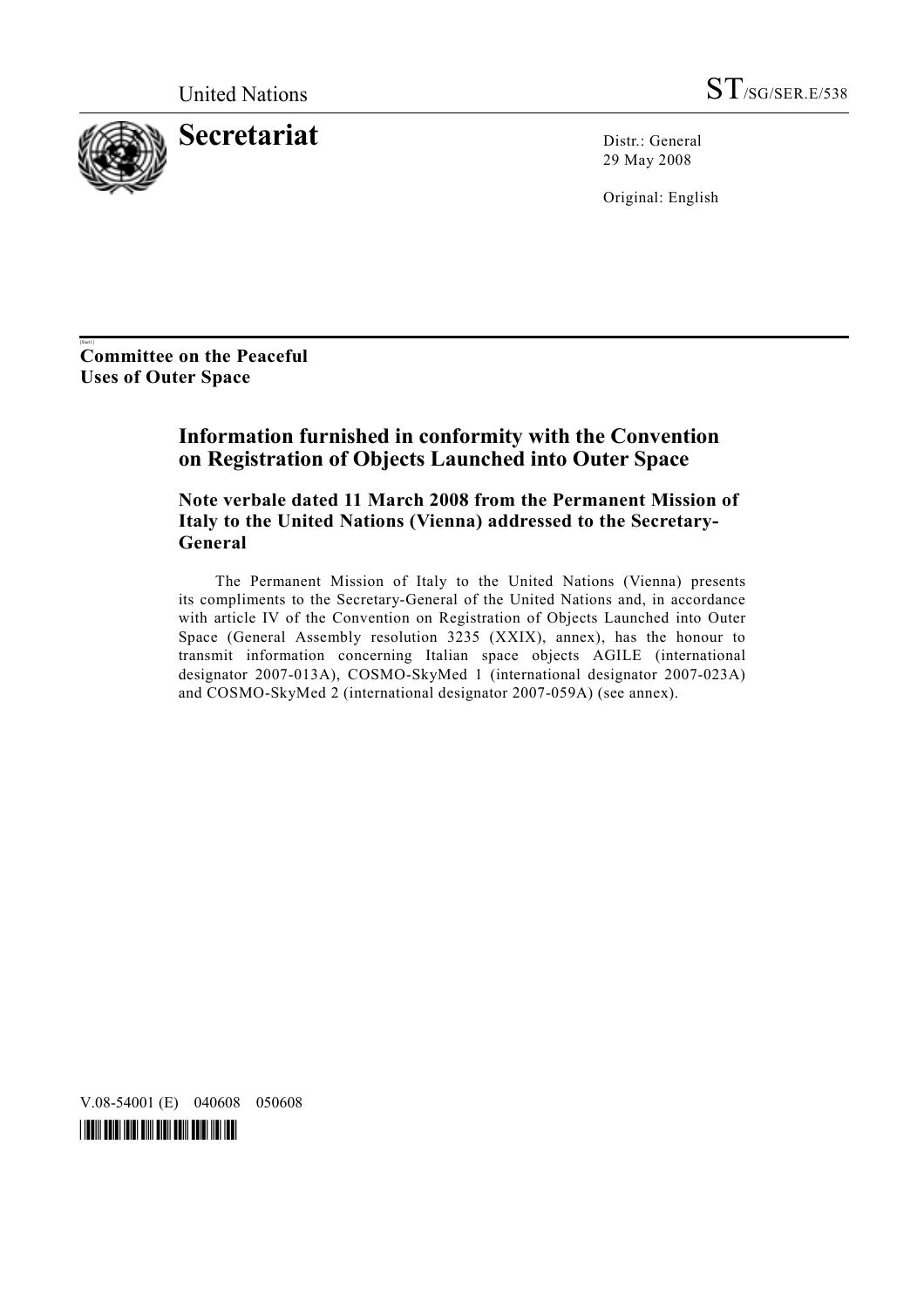#### **Annex**

# **Registration data for Italian space objects**\*

# **1. AGILE**

| Name of launching State:          | Italy                                             |
|-----------------------------------|---------------------------------------------------|
| Name of satellite:                | AGILE                                             |
| International designator:         | 2007-013A                                         |
| Date of launch:                   | 23 April 2007                                     |
| Location of launch:               | Satish Dhawan Space Centre,<br>Sriharikota, India |
| Launch vehicle:                   | ISRO/Antrix PSLV-C8                               |
| Orbital parameters:               |                                                   |
| Nodal period:                     | 95.1 minutes                                      |
| Inclination:                      | 2.5 degrees                                       |
| Apogee:                           | 552 kilometres                                    |
| Perigee:                          | 536 kilometres                                    |
| General function of space object: | Science and gamma-ray and X-ray<br>astronomy      |
| Owner of satellite:               | Italian Space Agency                              |

### **2. COSMO-SkyMed 1**

**\_\_\_\_\_\_\_\_\_\_\_\_\_\_\_\_\_\_** 

| Name of launching State:          | Italy                                                                                    |
|-----------------------------------|------------------------------------------------------------------------------------------|
| Name of satellite:                | COSMO-SkyMed 1                                                                           |
| International designator:         | 2007-023A                                                                                |
| Date of launch:                   | 8 June 2007                                                                              |
| Location of launch:               | Vandenberg Air Force Base, United<br>States of America                                   |
| Launch vehicle:                   | Boeing Delta II                                                                          |
| Orbital parameters:               |                                                                                          |
| Nodal period:                     | 97.15 minutes                                                                            |
| Inclination:                      | 97.85 degrees                                                                            |
| Apogee:                           | 624 kilometres                                                                           |
| Perigee:                          | 621 kilometres                                                                           |
| General function of space object: | Earth observation and monitoring. Part<br>of an X-band radar satellite<br>constellation. |
| Owners of satellite:              | Italian Space Agency and Italian<br>Ministry of Defence                                  |

<sup>\*</sup> The registration data are reproduced in the form in which they were received.